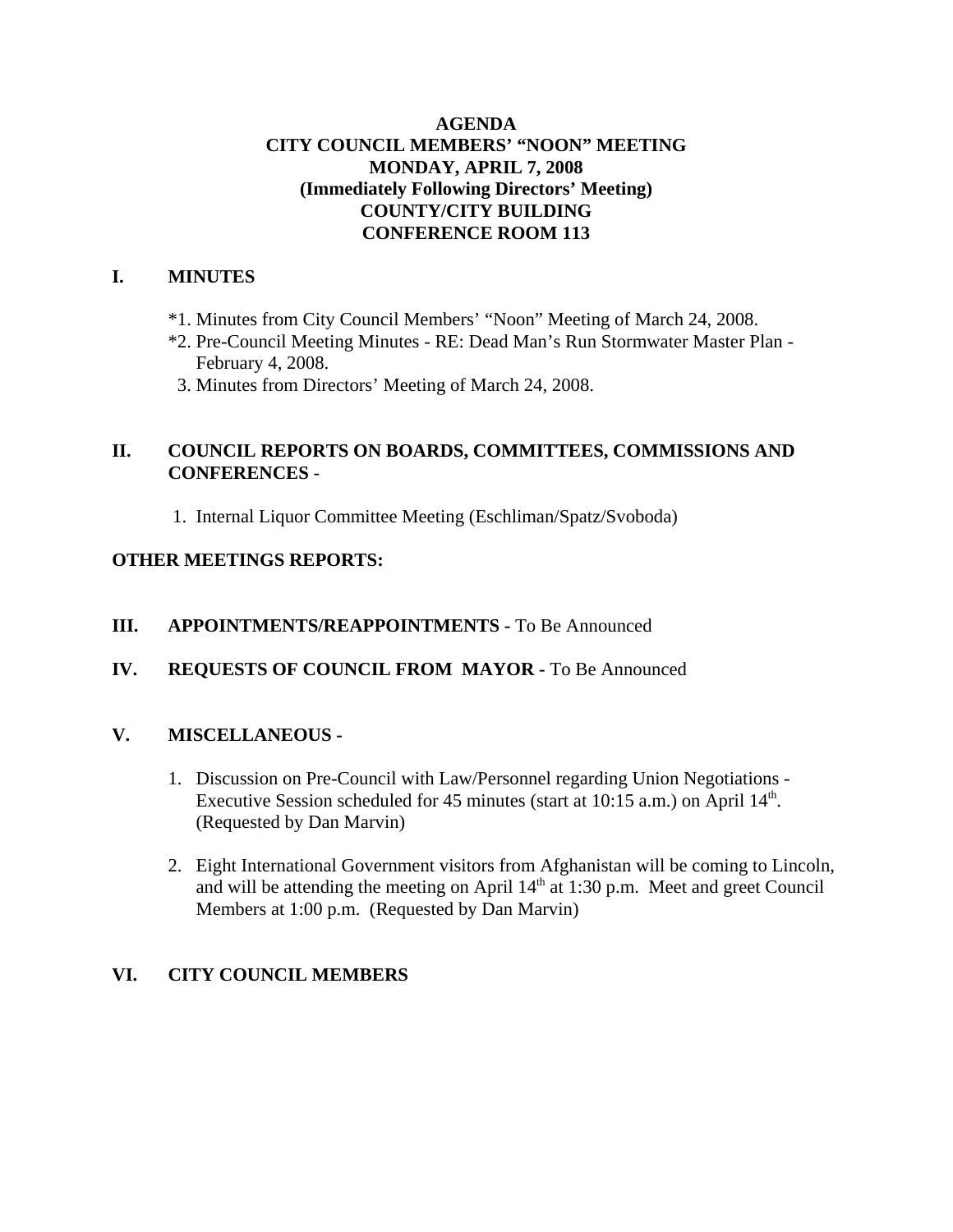#### **VII. MEETINGS/INVITATIONS**

- 1. Mayor's Interfaith Prayer Breakfast at 7:30 a.m. (doors open at 7:00 a.m.) on Thursday, May 1, 2008 at Embassy Suites Hotel, 1040 "P" Street - Cost: \$16.00 per person - RSVP by April  $23<sup>rd</sup>$  with enclosed reservation form & check - (See Invitation)
- 2. Lincoln Chamber of Commerce invites you to attend the following Ribbon Cuttings: - Please RSVP to Kathy Hale at 436-2385 or E-Mail: -
	- A.) BVH Artitects on Tuesday, April 29, 2008 at 3:00 p.m.
	- B.) Libations on Wednesday, April 30, 2008 at 3:30 p.m.
	- C.) Nebraska Sports Council, 4903 N. 56<sup>th</sup> Street on Wednesday, May 21, 2008 at 3:30 p.m.
- 3. Antelope Valley Public Art Project Forum on Saturday, April 5, 2008 at 10:00 a.m. at 215 Centennial Mall, Suite 100, 5<sup>th</sup> floor Conference Room - (See E-Mail Invitation)
- 4. Olsson Associates Earth Day 2008 on Tuesday, April 22, 2008 from 4:30 p.m. to 6:30 p.m. at Old Chicago Haymarket, 826 "P" Street, Upper Level - RSVP by April  $17<sup>th</sup>$  to Suzy Thompson at 458-5947 or by e-mail - (See Invitation)
- 5. 4<sup>th</sup> Annual Lincoln Literacy Council Dinner & Auction on Friday, April 25, 2008 from 6:00 p.m. to 9:00 p.m. at UNL Champions Club by Memorial Stadium - Tickets Cost: \$75/each; LLC Member Price \$60/each - To order tickets call 476- 7323 or e-mail - (See Invitation)
- 6. Lincoln Chamber of Commerce 'Business After Hours' on Thursday, April 24, 2008 from 4:30 p.m. to 6:30 p.m. at the AmericInn Lodge & Suites, 8701 Amber Hill Court - Cost: \$10/person - RSVP by April 22nd - (See Invitation)
- 7. Asian Community & Cultural Center Annual Event Celebrating Asian Heritage Month on Thursday, May 8, 2008 at University of Nebraska Lincoln, City Union Ballroom, Room 321 - 7:00 p.m., Doors Open - 7:30 p.m., Cultural Walk Begins - Tickets Cost:  $$10/person$ ;  $$25/family$  of three or more; - RSVP by April  $25<sup>th</sup>$  by returning enclosed form with payment - (See Invitation)

#### **VIII. ADJOURNMENT**

#### **\*HELD OVER FROM MARCH 31, 2008.**

ca040708/tjg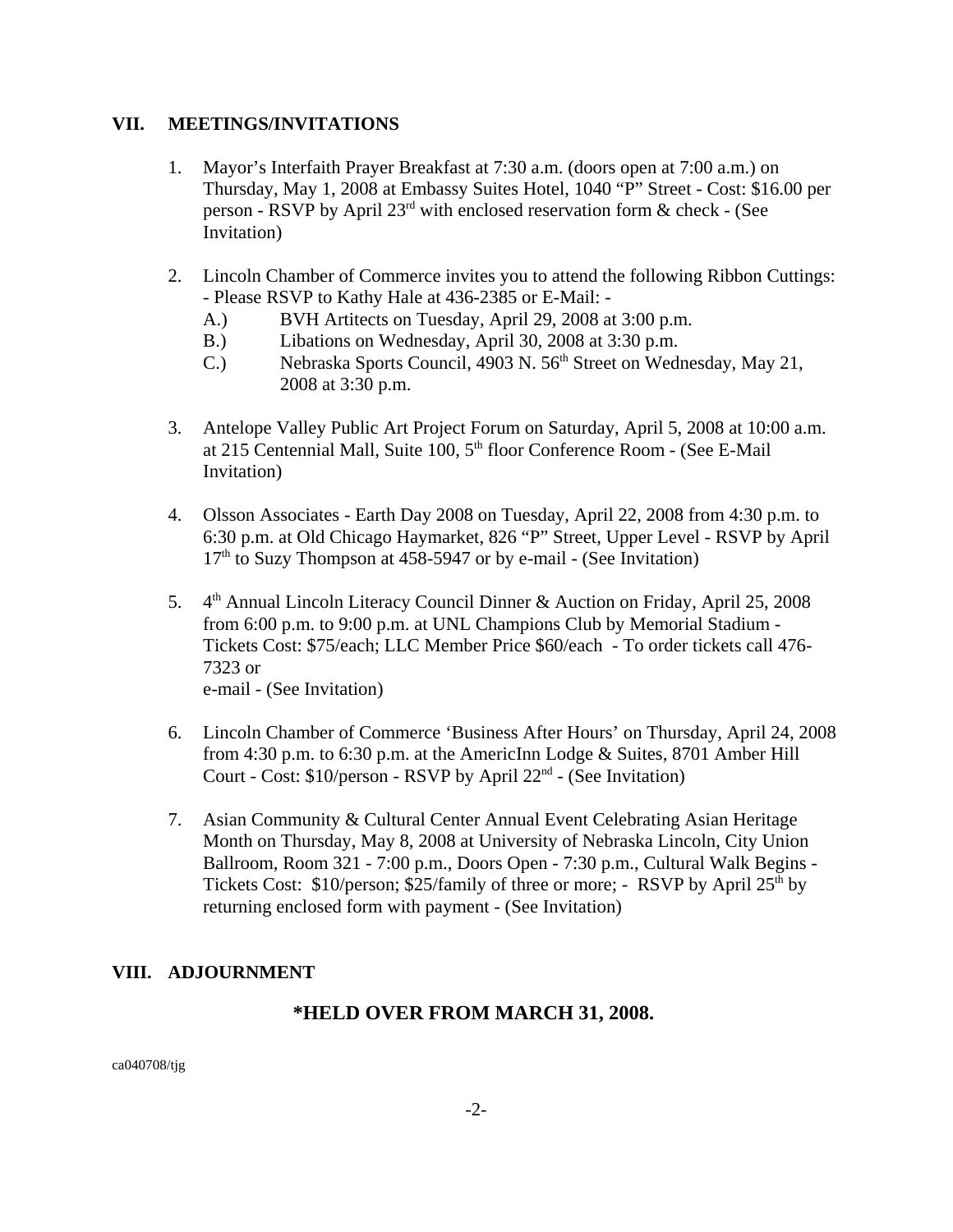#### **CITY COUNCIL MEMBERS' NOON MEETING MINUTES MONDAY, APRIL 7, 2008 COUNTY/CITY BUILDING CONFERENCE ROOM 113**

| <b>Members Present:</b> Dan Marvin, Chair |
|-------------------------------------------|
| Robin Eschliman, Vice Chair               |
| Jonathan Cook                             |
| Doug Emery                                |
| John Spatz                                |
| Ken Svoboda                               |

#### **Members Absent:** Jon Camp

**Others Present:** Rick Hoppe, Administrative Aide to the Mayor Denise Pearce, Administrative Aide to the Mayor Lynn Johnson, Parks and Recreation Director

Location of The Nebraska Open Meetings Act announced.

Meeting called to order by Chairman Marvin at 11:16 a.m.

#### **I. MINUTES**

- \*1. Minutes from City Council Members' Noon Meeting of March 24, 2008.
- \*2. Pre-Council Meeting Minutes RE: Dead Man's Run Stormwater Master Plan February 4, 2008.
- 3. Minutes from Directors' Meeting of March 24, 2008.

Chairman Marvin stated as there are no corrections or discussion of above the minutes are approved.

#### **II. COUNCIL REPORTS ON BOARDS, COMMITTEES, COMMISSIONS AND CONFERENCES**

#### 1. **Internal Liquor Committee Meeting (ILC) Eschliman/Spatz/Svoboda**

Svoboda stated the ILC discussed downtown bars with more than usual bar-police activity. Captain Kawamoto will talk with the bar owners/managers and if the problems are not brought under control the Internal Liquor Committee will request the owners/managers come in to discuss.

Report on the success of bars coming into compliance with Responsible Hospitality training. Out of compliance bars are called on a routine basis but by July hope to have everyone in compliance and not have to deny liquor licenses.

Ross and Fosler have agreed if no past criminal history, or other liquor offenses, a manager applying for a liquor renewal license would not have to come to a meeting, as Ross would have completed the application through administrative action.

Eschliman said the night tour event was discussed. Svoboda added the tour is co-sponsored by NU Directions and held for the City Council, State Legislators, County Board, NU Directions, administrators, anyone with an interest. The tour meets at approximately 11:30 pm on a Friday night. Recommendation this year is to stand on top of a parking garage to observe "O" Street after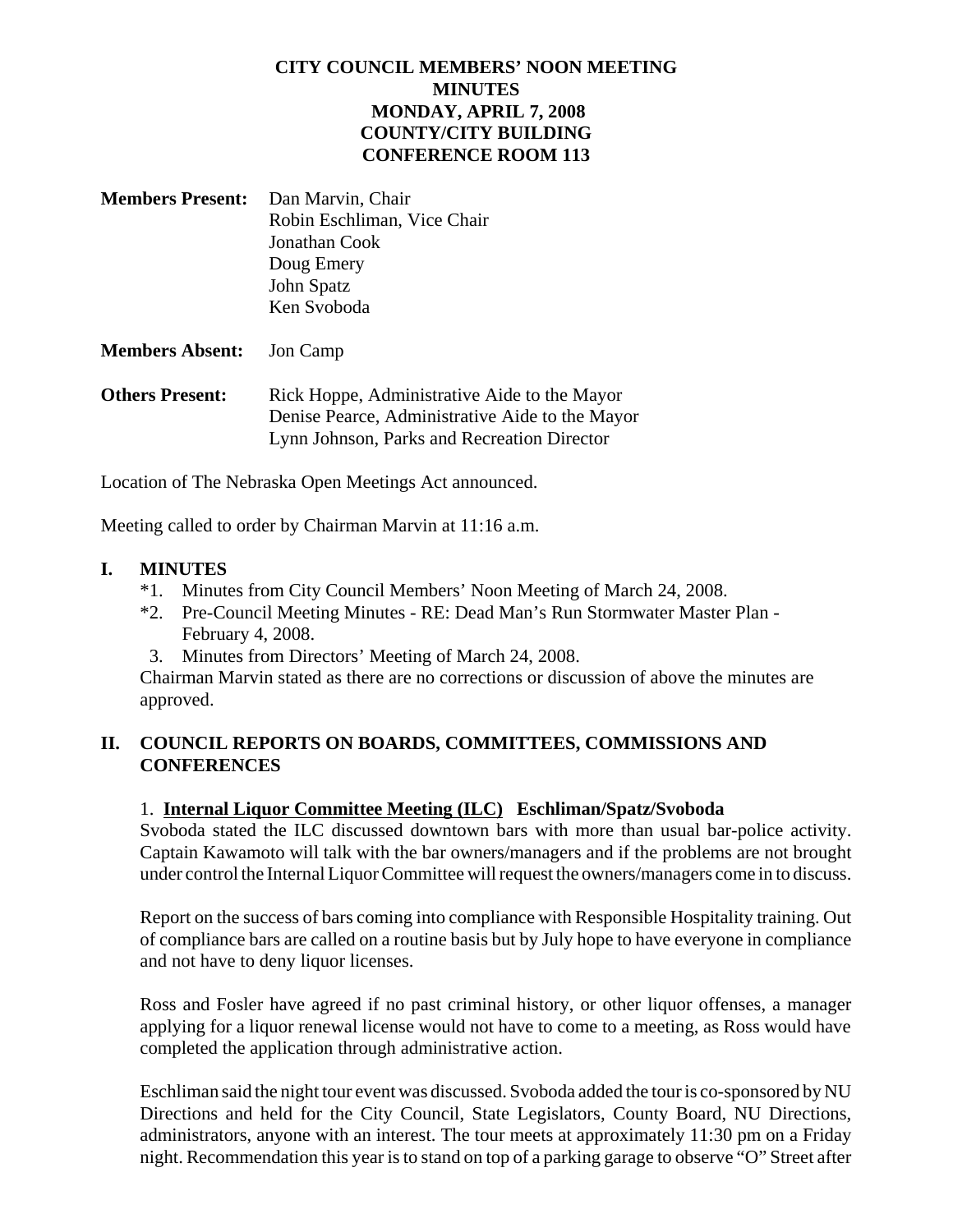the bars close in the downtown area. Will be held on the last Friday.

Marvin asked about BAC (Blood Alcohol Content) statistics and if a trend has been identified? Svoboda replied they monitor and do have some extremely high BAC's, but concerned with increases as they relate to the last call from Cornhusker Place and underage and binge drinking. BAC's more stable and not seeing major increases.

#### **OTHER MEETINGS REPORTS:**

#### **III. APPOINTMENTS/REAPPOINTMENTS**

Pearce handed out Boards and Commissions Update (Attachment A) and Master Board List (Attachment B). Will meet with IS to devise a system in order not to duplicate efforts and to allow access to information regarding the commissions. Marvin commented that Mr. Moline has resigned from the Planning Commission. Pearce said their office is working with the County on a replacement.

Svoboda asked if an intern would help with record keeping and data information for appointments and reappointments? Pearce replied she now has more time and will work with IS. Having an intern may be an option, but have to look at funding and resources.

#### **IV. REQUESTS OF COUNCIL FROM MAYOR**

Hoppe handed out the Time Line for the City Public Budget process (Attachment C). Mayor Beutler would like a meeting with the City Council prior to the Noon Meeting on April  $21<sup>st</sup>$  to give a survey briefing and the results of discussion on April 12<sup>th</sup>. Also want Council's thoughts and opinions on current Budget Outcomes On Line Survey (Draft) (Attachment D)as the process moves forward. A Pre-Council on April  $21<sup>st</sup>$  at 9:30 am to 11:00 am agreed upon.

Hoppe extended invitation to Council to attend the discussions at the Cornhusker Hotel on April  $12<sup>th</sup>$ . The attending public will be briefed on the educational process, then split into groups for a decision process, and reconvene at the end of the day. Marvin asked how the meeting on the  $12<sup>th</sup>$ builds into the Town Hall Meetings? Hoppe replied the Town Hall meetings are similar, with same type of format, but with more information on what the public said during the phone survey and at the original discussion.

He reported out based budgeting makes a difference in how departments present. The Mayor has departmental budget meetings and Public Works made a sincere attempt to put the prioritized items, not in the base budget, in context of priorities.

#### **V. MISCELLANEOUS**

**1. Pre-Council with Law/Personnel On Union Negotiations -Executive Session** Camp requested a Pre-Council with Hendry on April  $14<sup>th</sup>$  lasting 45 minutes (10:15 am to 11:00 am).

#### **2. Eight International Government Afghanistan Visitors**

The Visitors from Afghanistan will attend the City Council meeting on April  $14<sup>th</sup>$  and request Council to be available at 1:00 pm. to meet and greet in office area.

#### **VI. CITY COUNCIL MEMBERS**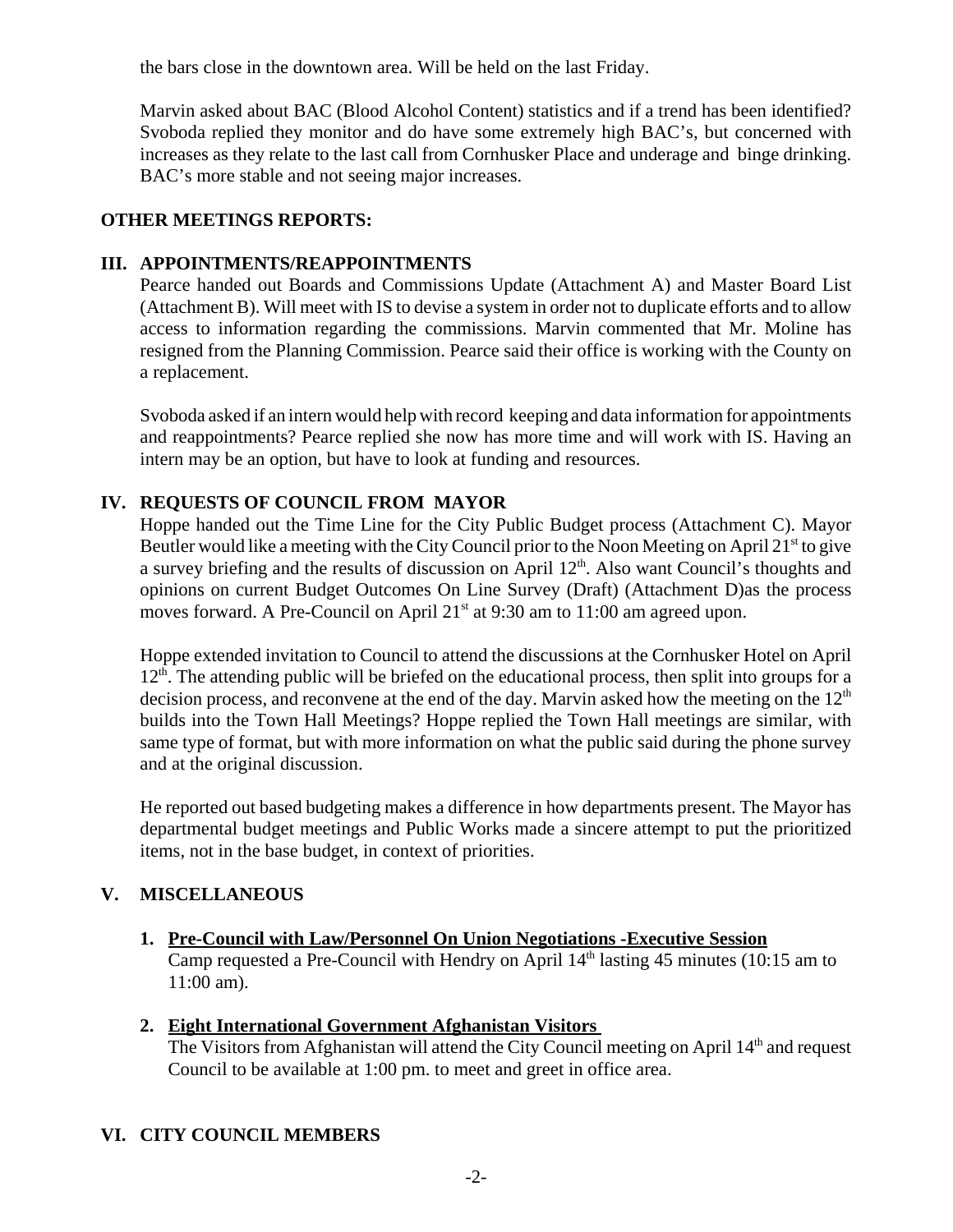| Emery   | No comments |
|---------|-------------|
| Svoboda | No comments |

Cook Cook led discussion on surplusing of parkland, citing emails and phone call from Councilwoman Eschliman to a constituent. Councilman Cook stated he never spoke with the constituent, before the email, and would never request someone to write or call disparaging another Councilperson.

> Johnson stated at an Parks open house meeting, which the constituent attended, they had a discussion on reviewing parkland with the constituent's opinion being parkland should not be sold.

> Svoboda added there has been previous miscommunication on other topics and each Councilperson should review carefully. Marvin commented when receiving such information he tries not to identify the information point by point. Cook stated citizens do write critical letters without necessarily being told what to write.

Marvin On the topic of attendance believes it is obligatory to attend the Formal Council Meeting but not particularly concerned about how obligatory it is for the Directors Meeting at 11:00 a.m.

#### **VII. MEETINGS/INVITATIONS** See Invitation List

#### **VIII. ADJOURNMENT**

Meeting adjourned by Chairman Marvin at 11:42 a.m.

Mary Meyer Clerk

W:\FILES\CITYCOUN\WP\CM040708.wpdmmm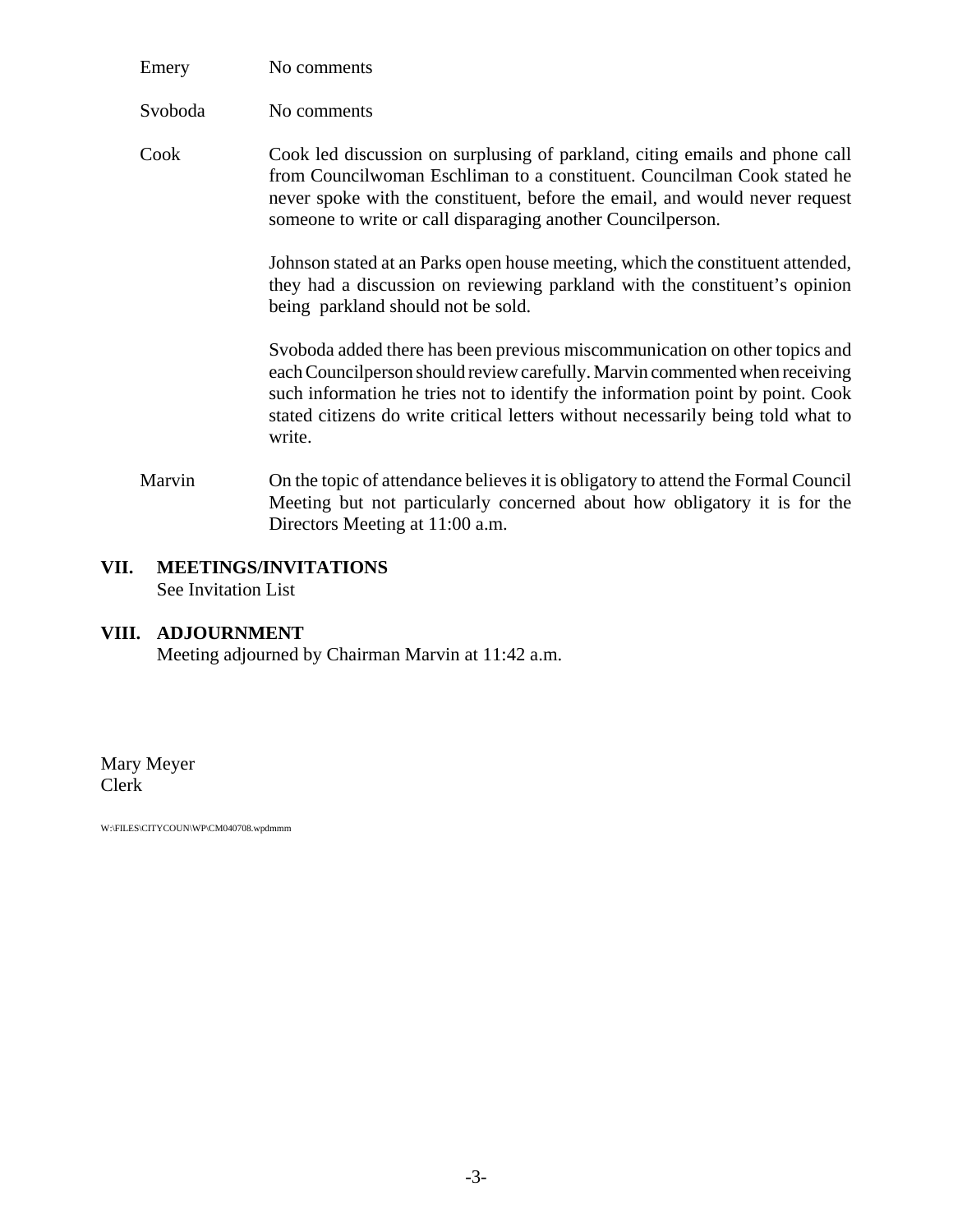attachment A

**MEMO** 

TO: **City Council** 

FROM: **Denise Pearce** Aide to the Mayor

DATE: April 7, 2008

RE: **Boards and Commissions Update** 

#### **COUNCIL VOTE on April 7, 2008** Name Board/Commission Comments/Term Expiration Francis Moul Community Forestry Advisory Bd. New/8.17.10 **COUNCIL VOTE on April 21, 2008** Name Board/Commission Comments/Term Expiration Larry M. Brown Veterans Memorial Garden & **Advisory Council** Reappt./11.1.10 Keith E. Fickenscher Veterans Memorial Garden & **Advisory Council** Reappt./11.1.10 **Emily Casper** Community Forestry Advisory Bd. New/8.17.08 (completing unexpired term) **By Executive Order** Name Board/Commission Comments/Term Expiration Matt Morrissey Plumbing Code Bd of Appeals Reappt./1.31.09 **Timothy Wentz** Plumbing Code Bd of Appeals Reappt./1.31.09 Dave Tinius Plumbing Code Bd of Appeals New/1.31 09 Robert LeZotte Housing Advisory and Appeals Bd. Reappt./1.31.11 Jim Bartunek Code Study Commission Reappt./9.1.08 **Bob Boellstorff** Code Study Commission Reappt./9.1.08 Don Brester Code Study Commission Reappt./9.1.08 Craig Gies Code Study Commission Reappt./9.1.08 Duane Helmick Code Study Commission Reappt./9.1.08 Code Study Commission Rich Hill Reappt./9.1.08 Gerald McCracken Code Study Commission Reappt./9.1.08 Code Study Commission Mike McNiff Reappt./9.1.08 Matt Morrissey Code Study Commission Reappt./9.1.08 **Bill Newstrom** Code Study Commission Reappt./9.1.08 Dean Prochnow Code Study Commission Reappt./9.1.08 Erv Rung Code Study Commission Reappt./9.1.08 Jim Schmersal Code Study Commission Reappt./9.1.08 Don Schroeder Code Study Commission Reappt./9.1.08 John Sinclair Code Study Commission Reappt./9.1.08 Mike Stranathan Code Study Commission Reappt./9.1.08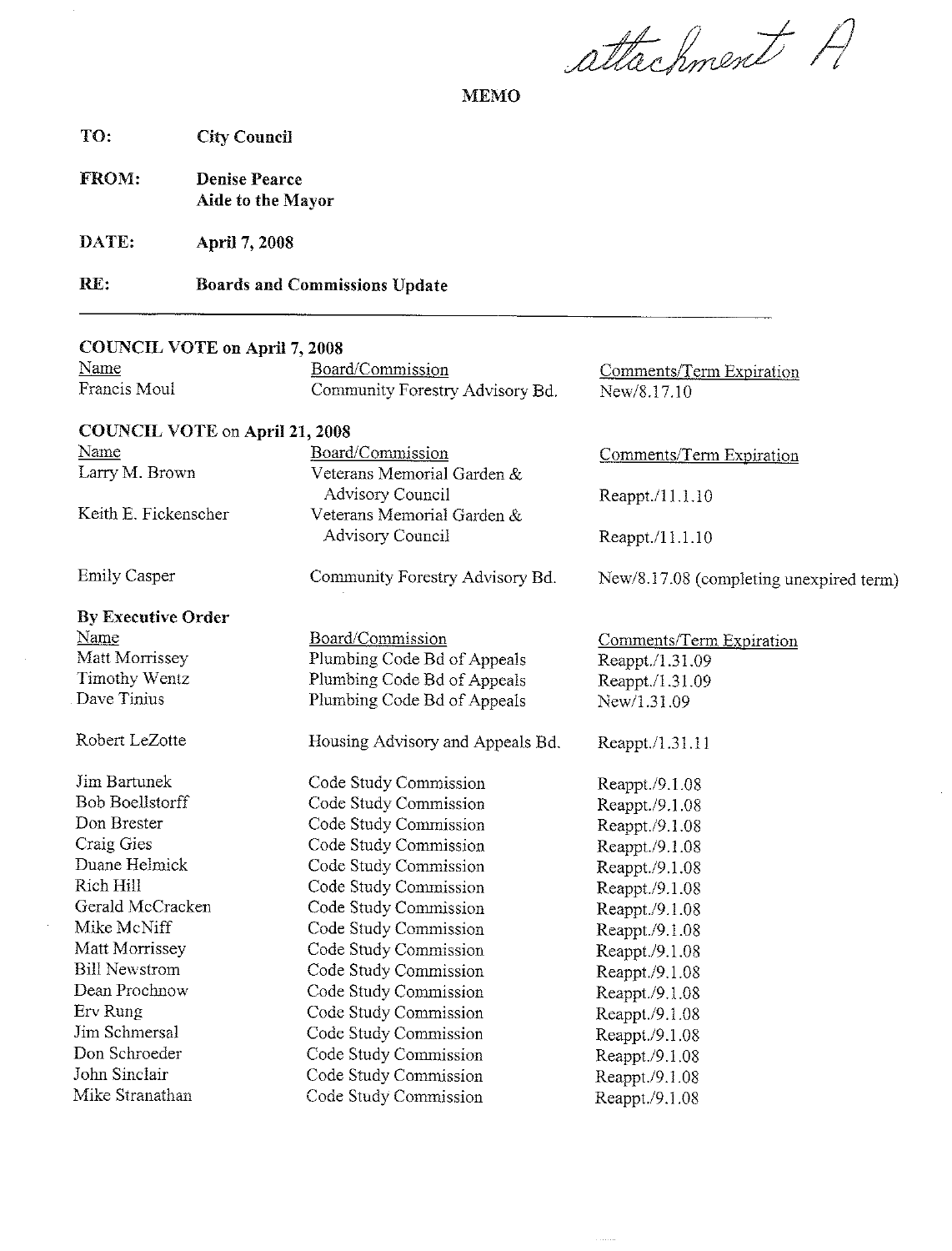Master Board List

attechment.

### **NameOfBoard**

DOWNTOWN BUSINESS AREA IMPROVEMENT BOARD DANGEROUS BUILDING CODE BOARD OF APPEALS COMMUNITY HEALTH ENDOWMENT BOARD OF COMMUNITY FORESTRY ADVISORY BOARD CITIZEN HANDICAPPED PARKING PATROL BUILDING CODE BOARD OF APPEALS AIR POLLUTION ADVISORY BOARD CITIZEN POLICE ADVISORY BOARD CHARTER REVISION COMMISSION COMMISSION ON HUMAN RIGHTS AUDITORIUM ADVISORY BOARD DISTRICT ENERGY CORPORATION BUILDING CODE TASK FORCE BOARD OF ZONING APPEALS CABLE ADVISORY BOARD CODE STUDY COMMITTEE CITY PERSONNEL BOARD **TRUSTEES** 

ELECTRICAL CODE TASK FORCE

ELECTRICAL ADVISORY, APPEALS AND EXAMINING

**BOARD** 

ECONOMIC DEVELOPMENT LOAN COMMITTEE

EMERGENCY MEDICAL SERVICES BOARD

EXAMINING BOARD OF PLUMBERS

Fire Code Task Force

FIRE SPRINKLER AND CHEMICAL EXAMINING BOARD

Thursday, December 27, 2007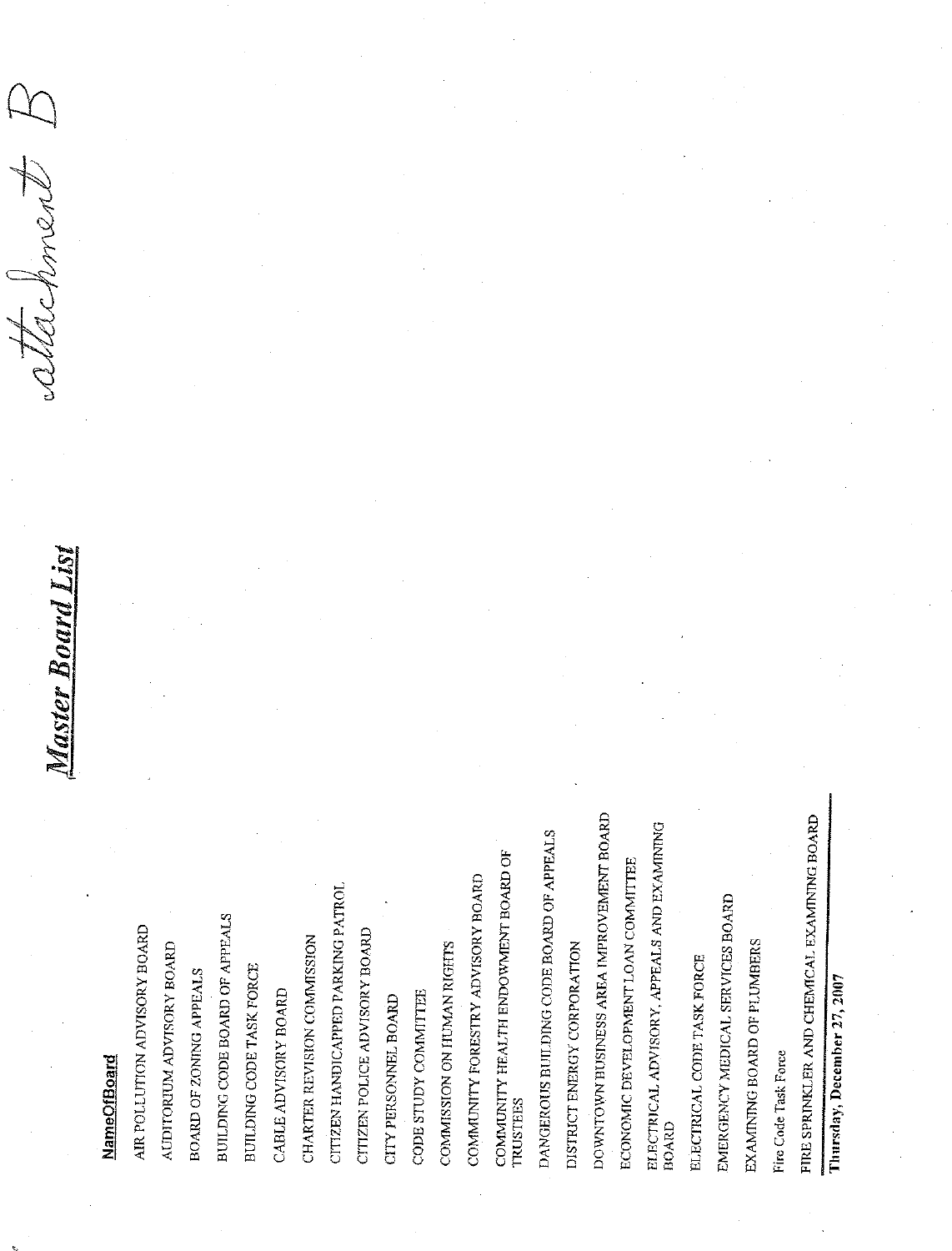## **NameOfBoard**

GAS PIPING EXAM BOARD

GOVERNMENT ACCESS AND INFORMATION COMMITTEE

Graffiti Appeals Board - Division of P.R.T.

HEATING, VENTILATING & COOLING ADVISORY AND APPEALS BOARD

HEATING, VENTILATING & COOLING EXAMINERS **BOARD** 

HISTORIC PRESERVATION COMMISSION

HOUSING ADVISORY AND APPEALS BOARD

Internal Auditing Review Committee (city council board)

INTERNATIONAL FIRE CODE BOARD OF APPEALS

joint budget committee (city council board)

Keno Advisory Board

LINCOLN AREA AGENCY ON AGING ADVISORY COUNCIL

LINCOLN CITY LIBRARY BOARD

LINCOLN ELECTRIC SYSTEM ADMINISTRATIVE BOARD

LINCOLN HOUSING AUTHORITY BOARD

INCOLN-LANCASTER COUNTY BOARD OF HEALTH

LINCOLN-LANCASTER COUNTY PLANNING<br>COMMISSION

MAYOR'S COMMISSION ON WOMEN

MAYOR'S COMMITTEE FOR INTERNATIONAL<br>FRIENDSHIP

MAYOR'S MULTICULTURAL ADVISORY COMMITTEE

MECHANICAL CODE TASK FORCE

NEBRASKA CAPITOL ENVIRONS COMMISSION

PARKS AND RECREATION ADVISORY BOARD

Thursday, December 27, 2007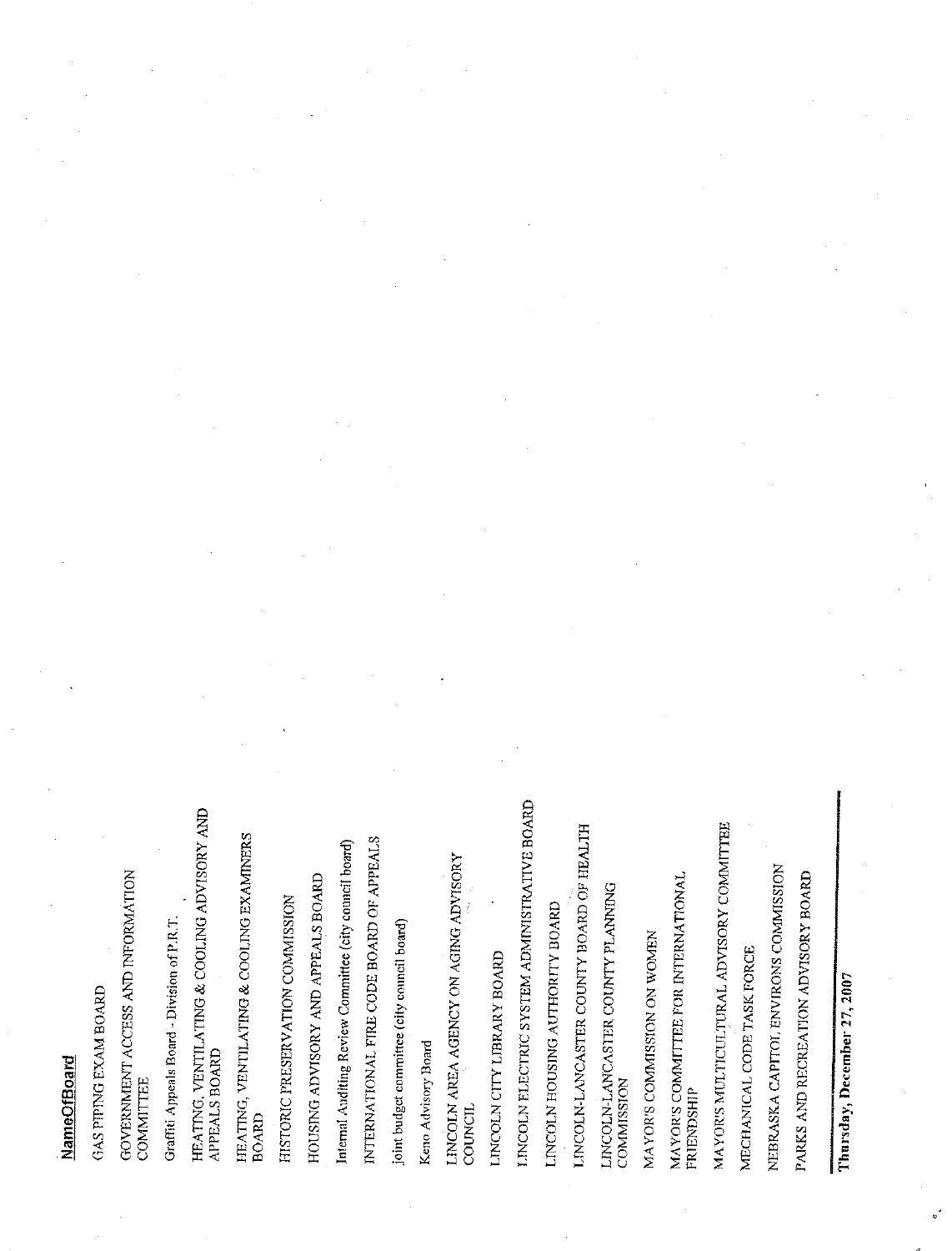# **NameOfBoard**

 $\mathbf{u}_i$ 

VETERANS MEMORIAL GARDEN ADVISORY COUNCIL Railroad Transportation Safety District (City Council Board) Utility Billing Check-Off Program Board (city council board) PUBLIC BUILDING COMMISSION (city council board) PEDESTRIAN/BICYCLE ADVISORY COMMITTEE WATER CONDITIONING BOARD OF EXAMINERS RELOCATION ASSISTANCE APPEAL BOARD Police and Fire Pension Plan Investment Board PLUMBING CODE BOARD OF APPEALS WATER CONSERVATION TASK FORCE WORKFORCE INVESTMENT BOARD PROCUREMENT APPEALS BOARD PLUMBING CODE TASK FORCE STARTRAN ADVISORY BOARD UNIFORM CODE TASK FORCE URBAN DESIGN COMMITTEE TAXICAB REVIEW BOARD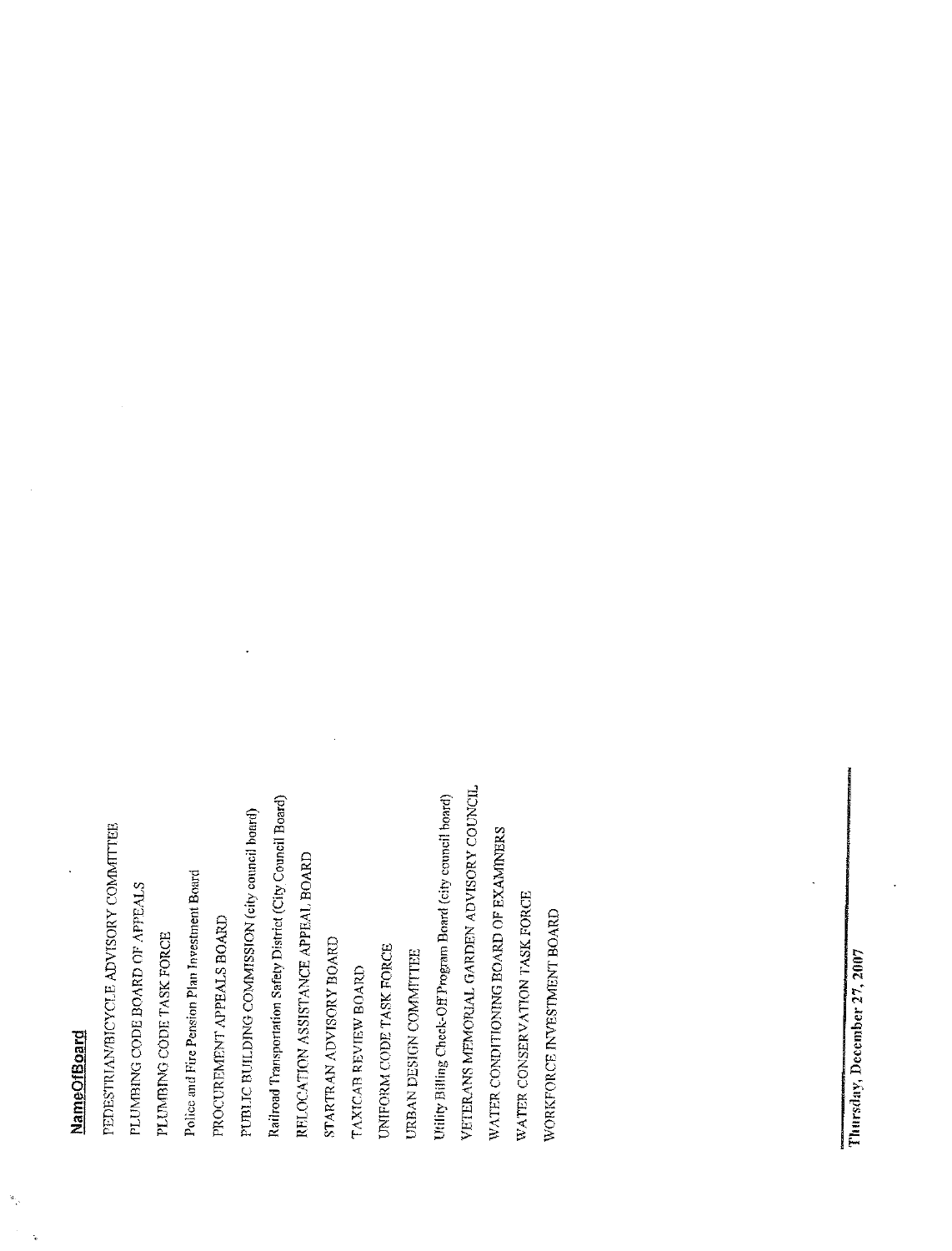attachment C

### City of Lincoln Priority Lincoln: We're Listening **City Budget Discussions** Timeline 4-2-08

| March 7- April 6 | Phone survey conducted                                                                                         |
|------------------|----------------------------------------------------------------------------------------------------------------|
| April 6- May 1   | Journal Star conducts on-line survey                                                                           |
| April 12         | Deliberative Discussions<br>Cornhusker Hotel<br>$9a - 3:30p$                                                   |
| April 18         | Mayor briefing on survey results                                                                               |
| April 21         | Special City Council Briefings in morning/<br><b>Brief Directors</b>                                           |
| April 21         | Announce results of phone survey                                                                               |
| April 22         | 1 <sup>st</sup> Town Hall Meeting (Southwest High School)<br>All town halls scheduled 6p to 8p.                |
| April 24         | 2 <sup>nd</sup> Town Hall Meeting (LPS District Offices)<br>Sponsored by the Mayor's Youth Advisory<br>Council |
| April 29         | 3 <sup>rd</sup> Town Hall Meeting (North Star High School)                                                     |
| May 6            | Final Town Hall Meeting (Lincoln High School)                                                                  |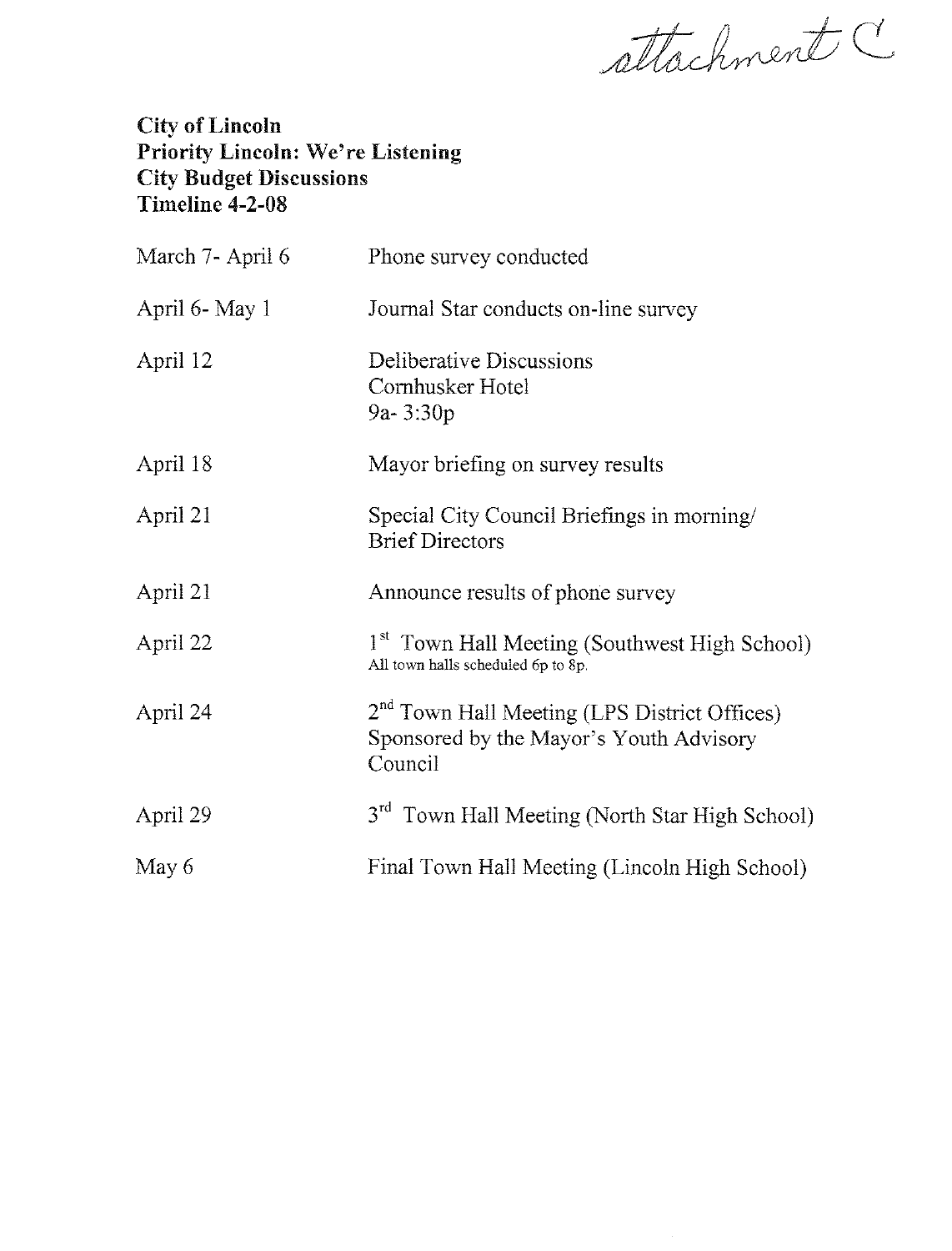attachment D

**Budget Outcomes DRAFT City of Lincoln**  $2 - 4 - 08$ 

#### The City of Lincoln's services will be funded to achieve the following community outcomes:

- 1. Safety & Security
	- a. Low crime and disorder
	- b. Low incidence of injury and damage from fire
	- c. Emergency preparedness
	- d. Safe driving conditions
- 2. Economic Opportunity
	- a. Good jobs
	- b. Healthy business climate
	- c. Retain young people; attract residents
	- d. Timely and well-maintained infrastructure
- 3. Livable Neighborhoods
	- a. Quality, affordable housing
	- b. Sustainable design
	- c. Home ownership
- 4. Healthy People
	- a. Healthy babies
	- b. Care for vulnerable populations
	- c. Active living
	- d. Low injury rate
	- e. Safe food
- 5. Effective Transportation
	- a. New roads
	- b. Maintain existing roads
	- c. Reliable public transportation
	- d. Low traffic congestion
	- e. Adequate Multi-modal transportation
- 6. Environmental Quality
	- a. Clean air and water and soil
	- b. Low flood risk
	- c. Abundant Green space
	- d. Effective Water & wastewater infrastructure
	- e. Waste Management
	- f. Adequate Habitat Protection